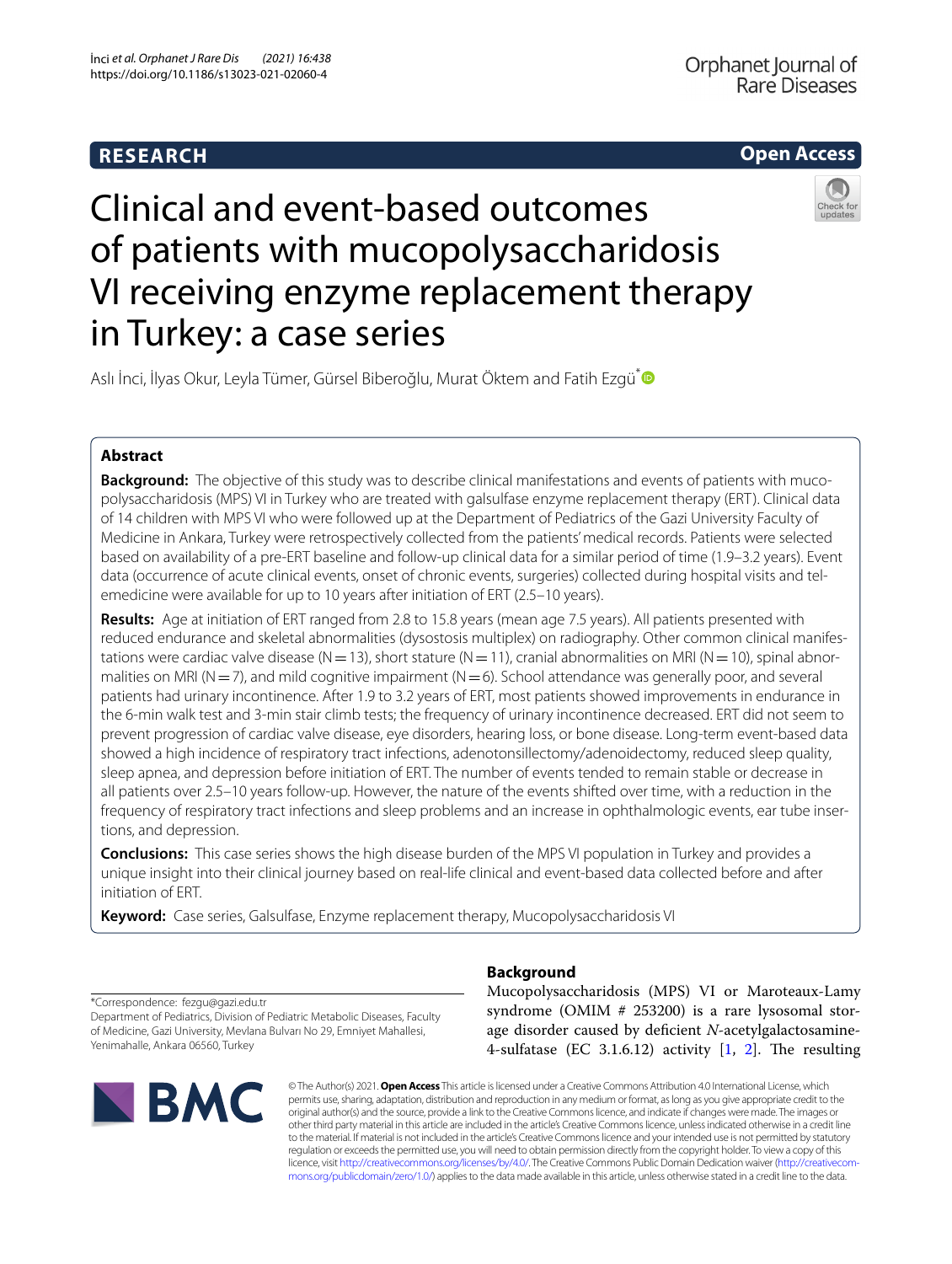accumulation of glycosaminoglycans (GAGs) in tissues and organs can result in musculoskeletal abnormalities, short stature, coarse facial features, pulmonary, cardiac, and neurological disease (spinal cord compression, carpal tunnel syndrome), hepatosplenomegaly, impaired vision, and hearing loss [[1](#page-9-0), [3](#page-9-2)]. Cognitive function is generally preserved  $[2]$  $[2]$ . The clinical presentation of MPS VI is a continuum ranging from classical disease with early symptom onset, rapid disease progression, and involvement of multiple organ systems to non-classical disease, with later disease onset and slower symptom progression [[4,](#page-9-3) [5](#page-9-4)].

International guidelines recommend enzyme replacement therapy (ERT) with galsulfase (Naglazyme®, Bio-Marin Pharmaceutical Inc., Novato, CA, USA) in patients with MPS VI as soon as possible after a confrmed diagnosis [\[6](#page-9-5)]. Galsulfase has been approved by the Food and Drug Administration in 2005 and by the European Medicines Agency in 2006  $[1, 7, 8]$  $[1, 7, 8]$  $[1, 7, 8]$  $[1, 7, 8]$  $[1, 7, 8]$ . The pivotal clinical trials of galsulfase have shown rapid and sustained reductions in urinary GAGs (uGAG) and signifcant and sustained improvements in endurance in the 6-min walk test (6MWT) and 3-min stair climb test (3MWCT), and in pulmonary function in treated patients, as well as an acceptable safety profile  $[9-13]$  $[9-13]$  $[9-13]$ . Glasulfase has been available to MPS VI patients in Turkey since 2006.

# **Materials and methods**

#### **Objectives and study design**

The aim of this case series is to describe clinical manifestations and event-based outcomes over time in patients with MPS VI in Turkey before and after initiation of ERT.

Clinical data of 14 children with an enzymatically confrmed diagnosis of MPS VI who were followed up at the Department of Pediatrics of the Gazi University Faculty of Medicine in Ankara, Turkey were retrospectively collected from the patients' medical records after ethics committee approval. Patients were selected based on availability of a pre-ERT baseline of clinical data and similar follow-up periods of around 2.5 years for clinical outcomes after initiation of ERT.

Clinical data that were collected during hospital visits included anthropometrics (length/height, weight, and pubertal status), endurance in the 6MWT and 3MSCT, musculoskeletal manifestations on radiography (including bone age, determined by the method of Pyle [\[14\]](#page-9-10)), cranial and spine magnetic resonance imaging (MRI), echocardiography fndings, outcomes of ophthalmological and hearing examinations, psychometric evaluation (Bayley Scales and Kaufman Assessment Battery), concomitant medications, and information on urinary incontinence and missed school days.

In addition, event-based data were collected during hospital visits and via telemedicine (telephone or video calls). The events extracted from patient records were those that had an expected impact on patients' quality of life, including upper airway events (adenoidectomy and/or tonsillectomy, tracheostomy, and any medication for disease-related upper respiratory tract symptoms), mobility events (symptoms necessitating medication, need for a walker or wheelchair, immobilization), cardiovascular events (symptomatic cardiac failure, cardiovascular system abnormalities necessitating initiation of a medication, symptomatic arrhythmia, symptoms necessitating angiography), pain (any disease-related pain), respiratory events (application of mechanical  $O_2$ therapy, mechanical ventilation, sleep apnea), recurrent infection episodes, including otitis media (number of events), psychiatric events (e.g. depression), neurologic events (any symptom interfering with daily living, any symptoms necessitating surgery), ophthalmologic events (eyeglasses, cataract or corneal opacity impairing vision, any medication for disease-related symptoms), hearing events (hearing aids, cochlear implants, ventilation tubes), and sleep events (reduced quality/shortened duration of sleep, use of medication/melatonin, sweating, nightmares).

All patients included in the case series provided informed consent to publish clinical data.

#### **Statistical analysis**

All data are summarized descriptively. Z-scores (indicating how many standard deviation [SDs] a value deviates from the mean) were calculated for anthropometric data (length/height and weight) based on standard height-forage curves in non-afected Turkish children [\[15](#page-9-11)].

Event-based data were analyzed by calculating the total number of events documented in blocks of 6 months before and after initiation of ERT. Long-lasting events, such as depression, use of a new medication (not including changes in dosing), leg pain, eyeglasses, or snoring were only counted at the time the event started or recurred.

# **Results**

# **Patient demographics and baseline characteristics**

The case series included 14 patients, seven males and seven females, with an enzymatically confrmed diagnosis of MPS VI (Table  $1$ ). The patients were from diferent areas in Turkey and can be considered representative of the Turkish population. Age at initiation of ERT ranged from 2.8 years to 15.8 years, with a mean age of 7.5 (SD 4.1) years (median 6.3 years). Six patients (cases 1–6) were below 5 years of age at treatment initiation. Patients had a classical or intermediate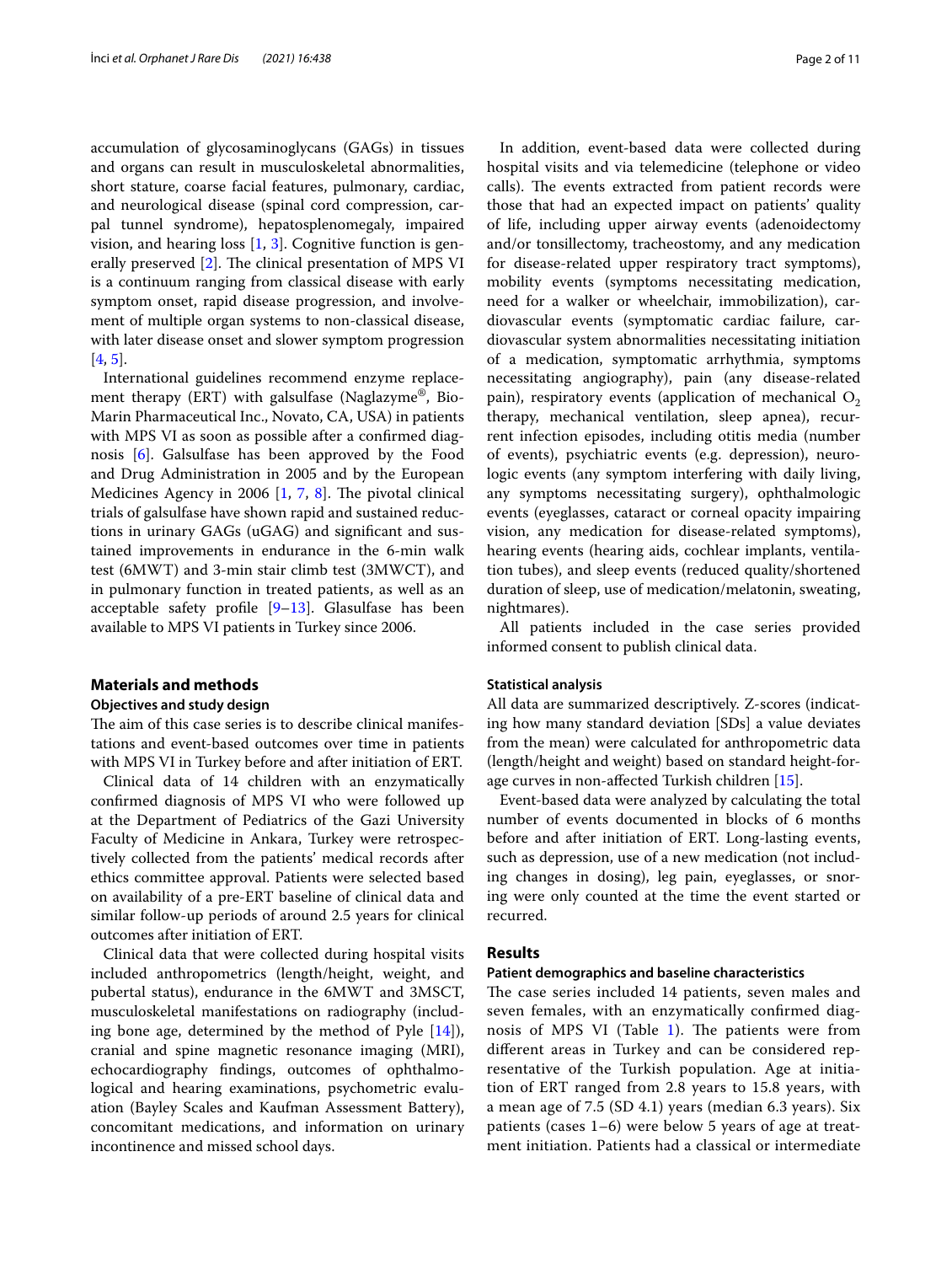| homozygous<br>C.962T > C<br><b>ANG.</b><br>₹<br>₹<br>₹<br>$\frac{4}{2}$<br>₹<br>guinity | p.Leu321 Pro<br>Protein<br>$\frac{1}{2}$<br>$\stackrel{\leq}{\geq}$ | diagnosis,                                   |                             |                                                 |                                                        |               | Height <sup>b</sup> , cm Weight <sup>b</sup> , kg |                                | uGAG age-related                                                |
|-----------------------------------------------------------------------------------------|---------------------------------------------------------------------|----------------------------------------------|-----------------------------|-------------------------------------------------|--------------------------------------------------------|---------------|---------------------------------------------------|--------------------------------|-----------------------------------------------------------------|
|                                                                                         |                                                                     | years                                        | initiation of<br>ERT, years | outcomes, years<br>up <sup>a</sup> for clinical | based outcomes,<br>up <sup>a</sup> for event-<br>years |               |                                                   | creatinine<br>uGAG<br>", µg/mg | µg/mg creatinine<br>(males + females)<br>reference range,<br>38 |
|                                                                                         |                                                                     | 2.8                                          | 2.8                         | 2.8                                             | 3.0                                                    | 8             | 2.0                                               | 5<br>123.                      | $8 - 90$                                                        |
|                                                                                         |                                                                     | 3.8                                          | 3.8                         | 2.4                                             | 0.6                                                    | 87            | 14.5                                              | 112.8                          | $8 - 90$                                                        |
|                                                                                         |                                                                     | 4.3                                          | 43                          | 24                                              | 2.5                                                    | $\frac{8}{2}$ | 5.4                                               | 65.2                           | $8 - 90$                                                        |
|                                                                                         | $\frac{4}{2}$                                                       | 47                                           | 47                          | 2.2                                             | 4.0                                                    | 106           | 17.0                                              | 132.8                          | $06 - 8$                                                        |
|                                                                                         | $\frac{4}{2}$                                                       | 4.8                                          | 4.8                         | Ο.                                              | 2.5                                                    | 107           | 21.0                                              | 81.6                           | $06 - 8$                                                        |
|                                                                                         | $\lessgtr$                                                          | 4.8                                          | 4.8                         | 23                                              | 4.0                                                    | $\infty$      | 13.0                                              | 154.3                          | $8 - 90$                                                        |
| homozygous<br>C.962T > C                                                                |                                                                     | 5.0                                          | 5.8                         | 23                                              | 8.5                                                    | 103           | 15.8                                              | 124.4                          | $8 - 90$                                                        |
| homozygous<br>C.478C > T                                                                | p.Arg160 Ter                                                        | 6.0                                          | 6.8                         | 24                                              | 0.01                                                   | 112           | 20.0                                              | 24.3                           | $8 - 90$                                                        |
| homozygous<br>C.962T > C                                                                |                                                                     | 7.2                                          | 7.8                         | 24                                              | 0.6                                                    | 8             | 15.3                                              | 307.7                          | $06 - 8$                                                        |
| homozygous<br>C.962T > C                                                                |                                                                     | 6.5                                          | 7.8                         | 2.5                                             | 5.5                                                    | 96            | 16.0                                              | 128.8                          | $06 - 8$                                                        |
| $\lessgtr$                                                                              | $\frac{4}{2}$                                                       | 7.0                                          | 85                          | 3.2                                             | 3.5                                                    | 116           | 25.0                                              | 201.1                          | $06 - 8$                                                        |
| ≸                                                                                       | $\lessgtr$                                                          | $\frac{0}{11}$                               | 13.8                        | 23                                              | 5.0                                                    | 149           | 50.0                                              | 28.3                           | 5-48                                                            |
| $\widetilde{\geq}$                                                                      | $\stackrel{\triangle}{\geq}$                                        | 10.0                                         | 13.8                        | 2.4                                             | 3.5                                                    | 145           | 40.0                                              | 63.2                           | $5 - 48$                                                        |
| $\lessgtr$                                                                              | $\stackrel{\triangle}{\geq}$                                        | 13.0                                         | 15.8                        | 23                                              | 2.5                                                    | 147           | 49.0                                              | 32.3                           | 5-48                                                            |
|                                                                                         | a Follow-up since initiation of ERT                                 | p.Leu321 Pro<br>p.Leu321 Pro<br>p.Leu321 Pro |                             |                                                 |                                                        |               |                                                   |                                |                                                                 |

İnci *et al. Orphanet J Rare Dis (2021) 16:438* Page 3 of 11

<span id="page-2-0"></span>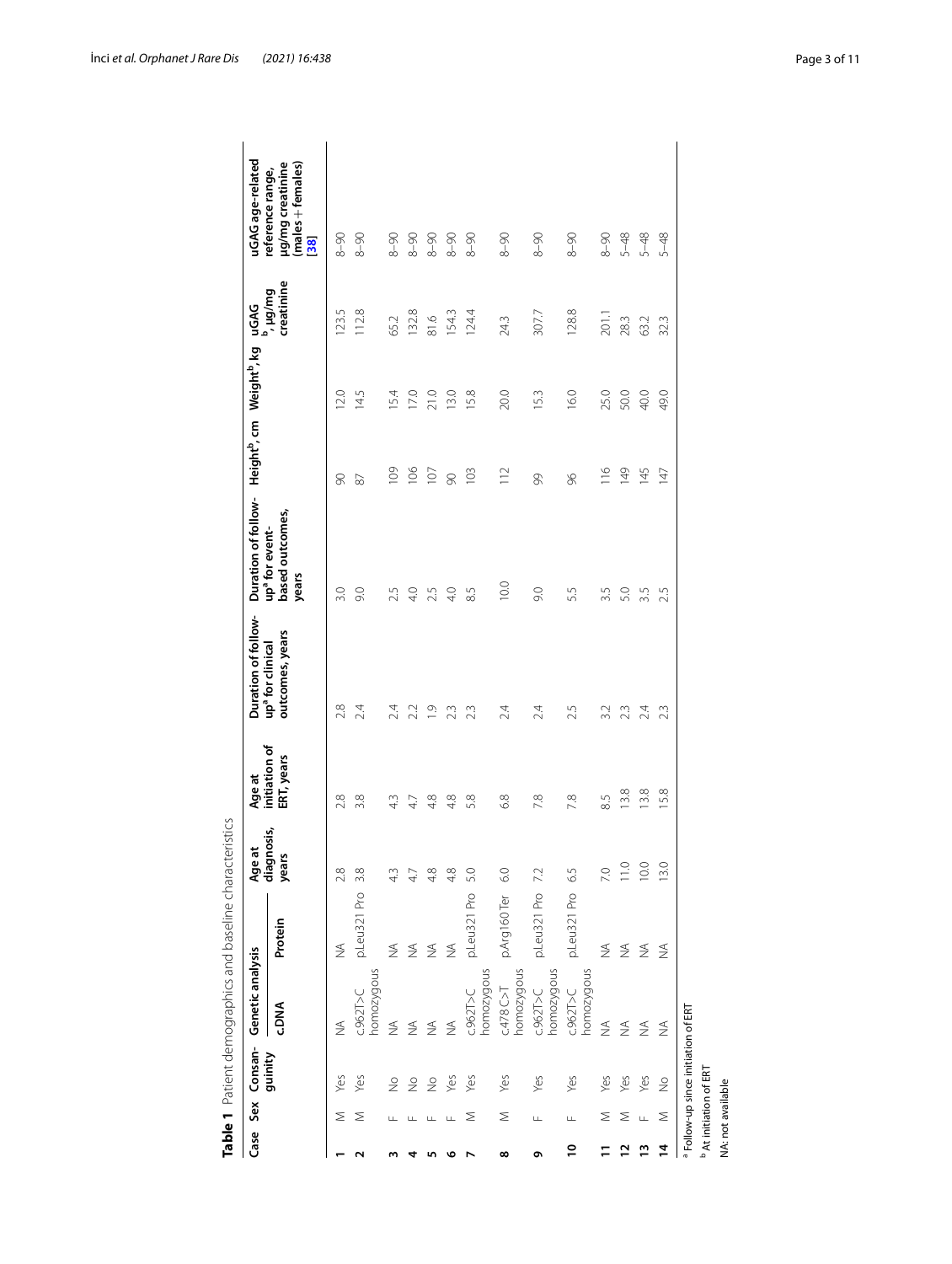phenotype as determined by disease symptoms starting early in childhood (before 6 years of age) and the rate of the progression of symptoms [[4](#page-9-3), [5](#page-9-4)]. Parental consanguinity was reported for ten patients. Parents were either frst degree cousins (cases 1, 2, 7, 9, and 11), second degree cousins (cases 6, 8, 10, and 12), or third degree cousins (case 13). Cases 1 and 11 are brothers. Genotype data were available for fve patients, with four showing the homozygous mutation c.962T>C and one showing the homozygous mutation c.478C>T. Both mutations have been described previously [[16](#page-9-12), [17](#page-9-13)].

Duration of follow-up after initiation of ERT varied between 1.9 and 3.2 years for clinical data collected during hospital visits, with a mean of 2.4 (SD 0.3) years (median 2.4 years). Event-based data collected during visits and via telemedicine were available for 2.5 to 1.0 years before and 2.5 to 10.0 years after ERT start. The discrepancy with the follow-up times of clinical and event data are due to the fact that several patients were followed up in a local hospital and were only in contact with our center via telemedicine for several years. Last available follow-up information is from June 2020. All patients were alive at the time of data collection.

#### **Glycosaminoglycans**

At initiation of ERT, normalized uGAG levels ranged from 24.3 to 307.7  $\mu$ g/mg creatinine (Table [1\)](#page-2-0). After treatment initiation, levels gradually decreased and remained low during follow-up (Additional fle [1:](#page-9-14) S1). At last follow-up (at 24–72 months after initiation of ERT), uGAG ranged from 1.8 to 47.0 µg/mg creatinine.

# **Anthropometrics and pubertal status**

At initiation of ERT all patients>5 years of age at treatment initiation showed reduced height, i.e. z-scores>2 SDs from standard height-for-age curves in Turkish chil-dren (Fig. [1](#page-3-0))  $[15]$  $[15]$ . Three of the six patients below 5 years of age at treatment initiation (cases 1, 3, and 5) had baseline heights within normal limits. All 14 patients showed increases in height during follow-up (1.9–3.2 years), with the mean increase being 4.3 (SD 3.7) cm. Mean height z-score changed from  $-2.9$  (SD 1.7) at treatment initiation to  $-3.8$  (SD 1.3) at last follow-up. All patients showed a decrease in height z-score over time, except

<span id="page-3-0"></span>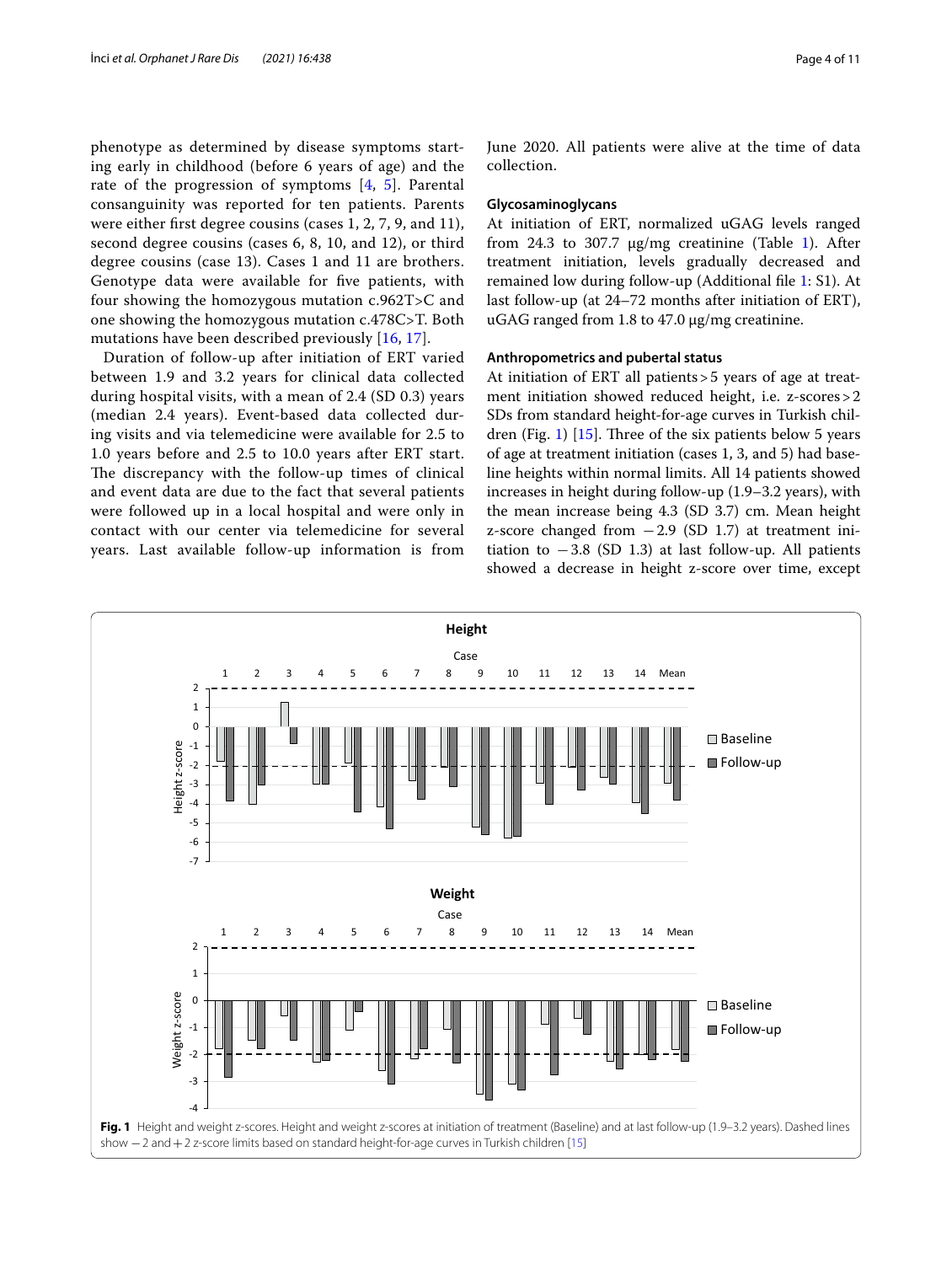case 2 who showed a slight increase from  $-4.0$  to  $-3.0$ and cases 4 and 10 who had stable height z-scores of approximately  $-3.0$  and  $-5.7$ , respectively (Fig. [1](#page-3-0)). Only case 3 retained height within 2 SDs from normal values at last follow-up. Comparison of height at treatment initiation and last follow-up with MPS VI-specifc growth curves [\[18\]](#page-9-15) showed a shift towards a higher height percentile in one patient (case 2), no change in six patients (cases 4, 5, 6, 9, 10, 14), and a shift towards a lower percentile in seven patients (cases 1, 3, 7, 8, 11, 12, 13) (Additional fle [1](#page-9-14): S2).

All patients showed an increase in weight after initiation of ERT. Mean increase in weight was 2.4 (SD 1.5) kg. Mean weight z-score changed from −1.8 (SD 0.9) at treatment initiation to  $-2.2$  (SD 0.9) at last follow-up (Fig. [1\)](#page-3-0). Four patients (cases 2, 5, 11, and 12) were overweight at treatment initiation (i.e. body mass index  $> 85$ <sup>th</sup> percentile); at last follow-up only case 5 was still overweight.

All patients had normal pubertal status at baseline and follow-up.

## **Endurance**

Endurance in the 6MWT at treatment initiation varied considerably between patients (ranging from 34 to 385 m), but all patients had walking distances below

those reported for unafected children of similar age or height [[19,](#page-10-1) [20\]](#page-10-2). All patients showed increases in walking distance during follow-up (1.9–3.2 years), except cases 7 and 11 (Fig. [2\)](#page-4-0). Case 9 had become immobile at last follow-up, and did not perform the test. The mean increase from pre-treatment baseline to follow-up (excluding case 9) in the 6MWT was 79 (SD 85) m.

There was a great variation in 3MSCT results at treatment initiation between patients (range 3 to 27 stairs/ min). All patients showed increases in the number of stairs/min after initiation of ERT, except cases 4, 8 and 12, who showed no change or a minor decrease, and case 9 who became immobile by last follow-up (Fig. [2](#page-4-0)). Mean increase in the 3MSCT from baseline to follow-up (excluding case 9) was 7.3 (SD 8.4) stairs/min.

# **Cardiac manifestations**

In all patients, except case 1, echocardiography showed mitral valve disease at initiation of ERT; fve patients had aortic valve disease (cases 4, 6, 8, 11, and 13) (Additional fle [1](#page-9-14): S3). Other fndings included tricuspid regurgitation  $(N=3)$ , intraventricular septum hypertrophy  $(N=2)$ , ventricular extrasystole  $(N=1)$ , and minimal pericardial effusion  $(N=1)$ .

Valve disease remained absent in case 1 and did not progress during follow-up in cases 6 and 12. Case 13

<span id="page-4-0"></span>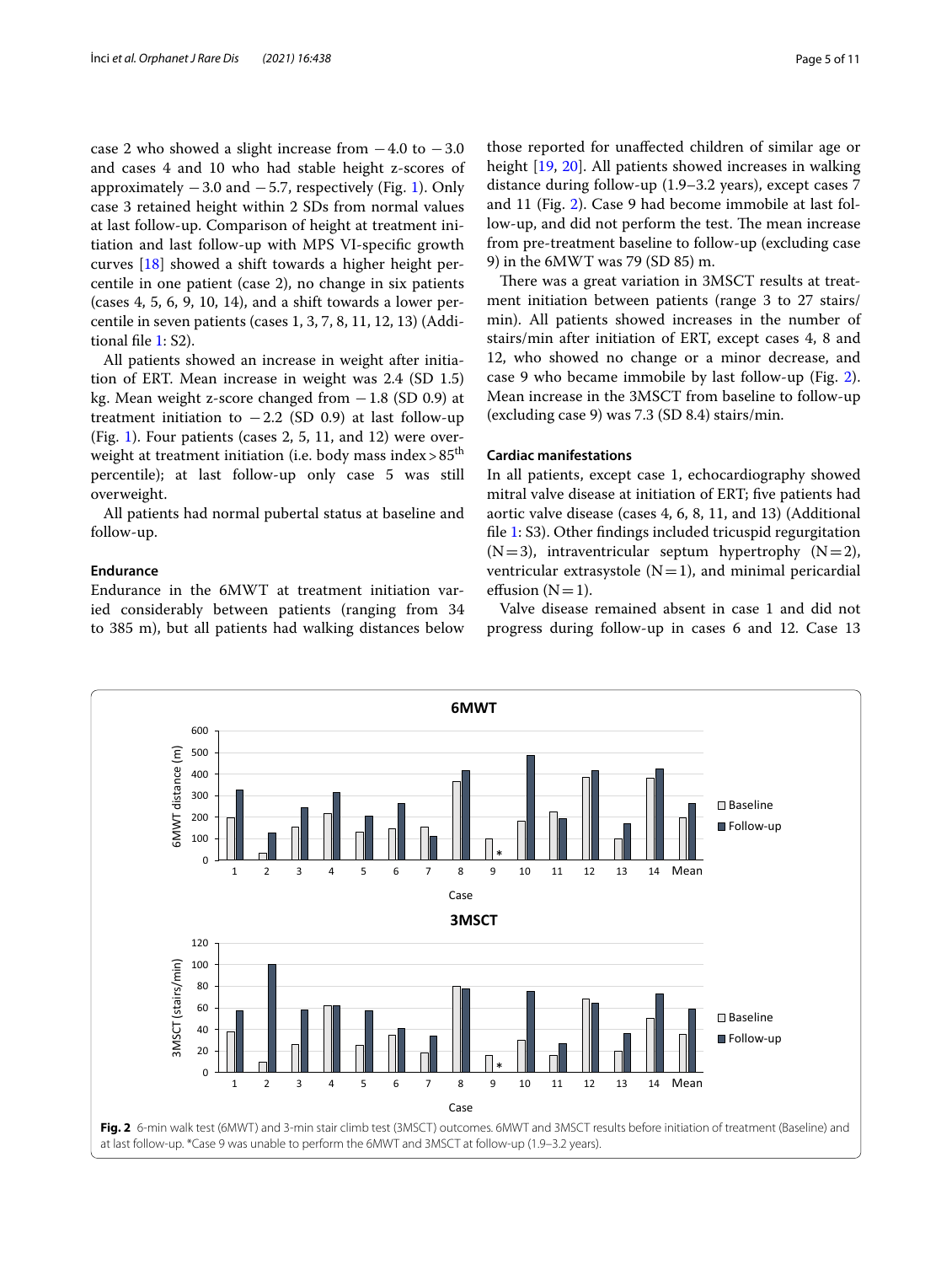showed an improvement in mitral regurgitation (Additional fle [1](#page-9-14): S3). In the other patients, mitral or aortic valve disease progressed. Intraventricular septum hypertrophy was no longer observed at follow-up.

#### **Ophthalmological manifestations**

Ophthalmological abnormalities reported at treatment initiation included mild corneal clouding (cases 2 and 9), iris hypopigmentation and chorioretinal atrophy in case 4, tortuosity of vessels in case 10, and glaucoma in case 13. None of these manifestations resolved during followup. Corneal clouding remained present in cases 2 and 9 but did not progress, and newly developed in cases 6, 8, 10 and 13.

# **Ear-nose-throat manifestations**

At treatment initiation, two patients (cases 4 and 10) showed sensorineural hearing loss. Case 4 had a cochlear implant. During 1.9 to 3.2 years follow-up, sensorineural hearing loss remained present in case 4 but did not worsen, while case 10 developed mixed hearing loss. Three additional patients (cases 6, 9 and 13) developed conductive hearing loss.

## **Imaging results**

At treatment initiation, all patients showed dysostosis multiplex on radiography. In addition, case 4 showed genu valgum, case 8 showed enlarged ribs, and case 13 showed scoliosis. Bone abnormalities did not resolve during follow-up in any of the patients. Additional abnormalities on radiography, mostly kyphosis or scoliosis, were reported for nine cases (1, 4, 7, 8, 9, 10, 11, 12, and 13) before initiation of ERT and at last follow-up. Bone age remained normal in all patients throughout the study, with deviations from chronological age being smaller than 1.5 years for all cases.

Cranial MRI revealed abnormalities in ten patients (case 2 and cases 6–14), with the most common fndings being increased perivascular space, white matter changes, enlarged ventricles, and narrowing of the foramen magnum (Additional fle [1](#page-9-14): S4). Spinal MRI showed abnormalities in seven patients (cases 2, 7, 8, 10, 12, 13, and 14). The most common findings were narrowing of the spinal canal at the foramen magnum or cervical region and fattening/wedging of vertebral bodies (Additional file  $1: S4$  $1: S4$ ). Three patients had normal cranial and spinal MRI at treatment initiation (cases 1, 3 and 5); none of them developed abnormalities by last follow-up. Cranial

abnormalities did not resolve in any of the patients, and progressed in three patients after treatment initiation (cases 6, 9 and 12). Abnormalities on spinal MRI resolved in two patients (cases 2 and 7) and progressed or newly developed in fve patients (cases 6, 8, 9, 11, 12).

#### **Psychometric evaluation and school attendance**

Psychometric evaluation with the Bayley Scales and Kaufman Assessment Battery showed results compatible to age in eight patients (cases 1, 2, 3, 4, 5, 12, 13 and 14) and mild cognitive impairment in six patients (cases 6, 7, 8, 9, 10 and 11) at both treatment initiation and follow-up.

At the time ERT was initiated, the six youngest patients  $(\text{cases } 1-6)$  did not receive education. The older patients went to school 1 day a week (cases 7, 10, 11, 12, 13, and 14) or 2–3 times a week (cases 8 and 9). Five patients received special education (cases 7–11). By last followup, case 4 and 11 started attending school more frequently, while the number of school days dropped to 1 day a week in case 8 and to 0 in case 9.

## **Urinary incontinence**

Urinary incontinence was commonly reported by patients or their parents. Initially, one patient (case 2) always had urinary incontinence, three patients sometimes (cases 1, 6, and 8), and three rarely (cases 4, 9 and 11) (Additional fle [1](#page-9-14): S5). After initiation of ERT, the frequency of urinary incontinence increased in cases 9 and 11, decreased in cases 1, 2, 6, and 8, and remained absent in the remaining patients (Additional fle [1:](#page-9-14) S5). At last follow-up, urinary incontinence was absent in nine patients.

#### **Event-based outcomes**

Long-term disease-related event data were collected during visits and via telemedicine over a period 2.5 to 1.0 years before and 2.5 to 10.0 years after initiation of ERT (Table  $1$ ). The number of events before and in the frst 6 months after initiation of ERT ranged from 0 to 6. There was a large fluctuation in event numbers over time. However, in the long term, the number of events per 6 months appeared to remain relatively stable or decreased over time in all patients, with none of the patients having more than 1 event in the last 6-month period (Fig. [3](#page-5-0) and Additional fle [1](#page-9-14): S6).

Additional fle [1](#page-9-14): S7 provides additional information on the nature and incidence of events before and after initiation of ERT. Briefy, the most commonly reported events

(See fgure on next page.)

<span id="page-5-0"></span>**Fig. 3** Number of events by age before and after initiation of ERT. Individual patient data. Events include recurrent infection episodes and upper airway/respiratory, mobility, cardiovascular, psychiatric, neurologic, ophthalmologic, hearing, pain, sleep, and abdominal events. Long-lasting events were only counted at the time the event started or restarted after a period of at least 0.5 years. Each data point represents the number of events over a 6-month period before or after initiation of enzyme replacement therapy (ERT)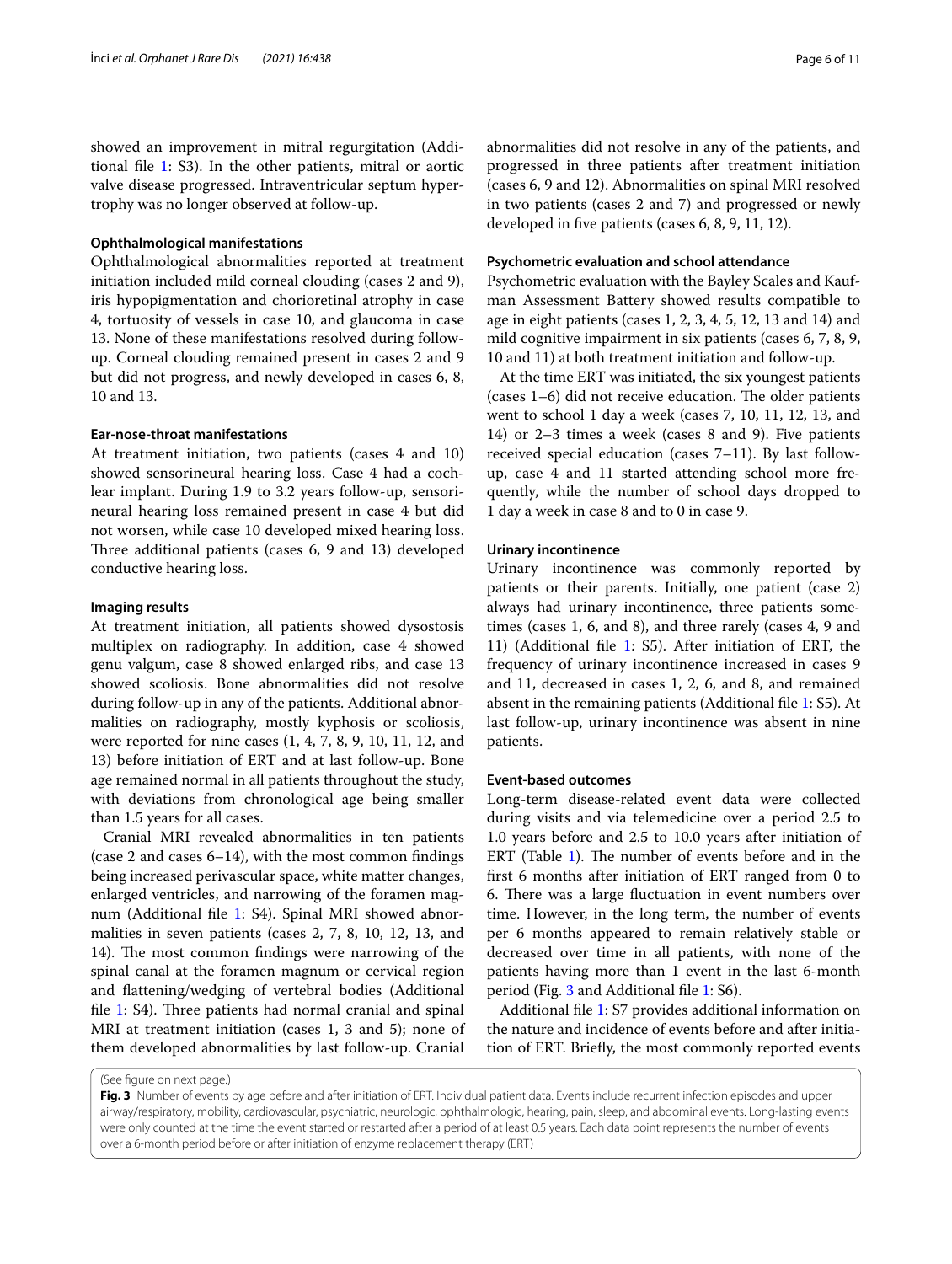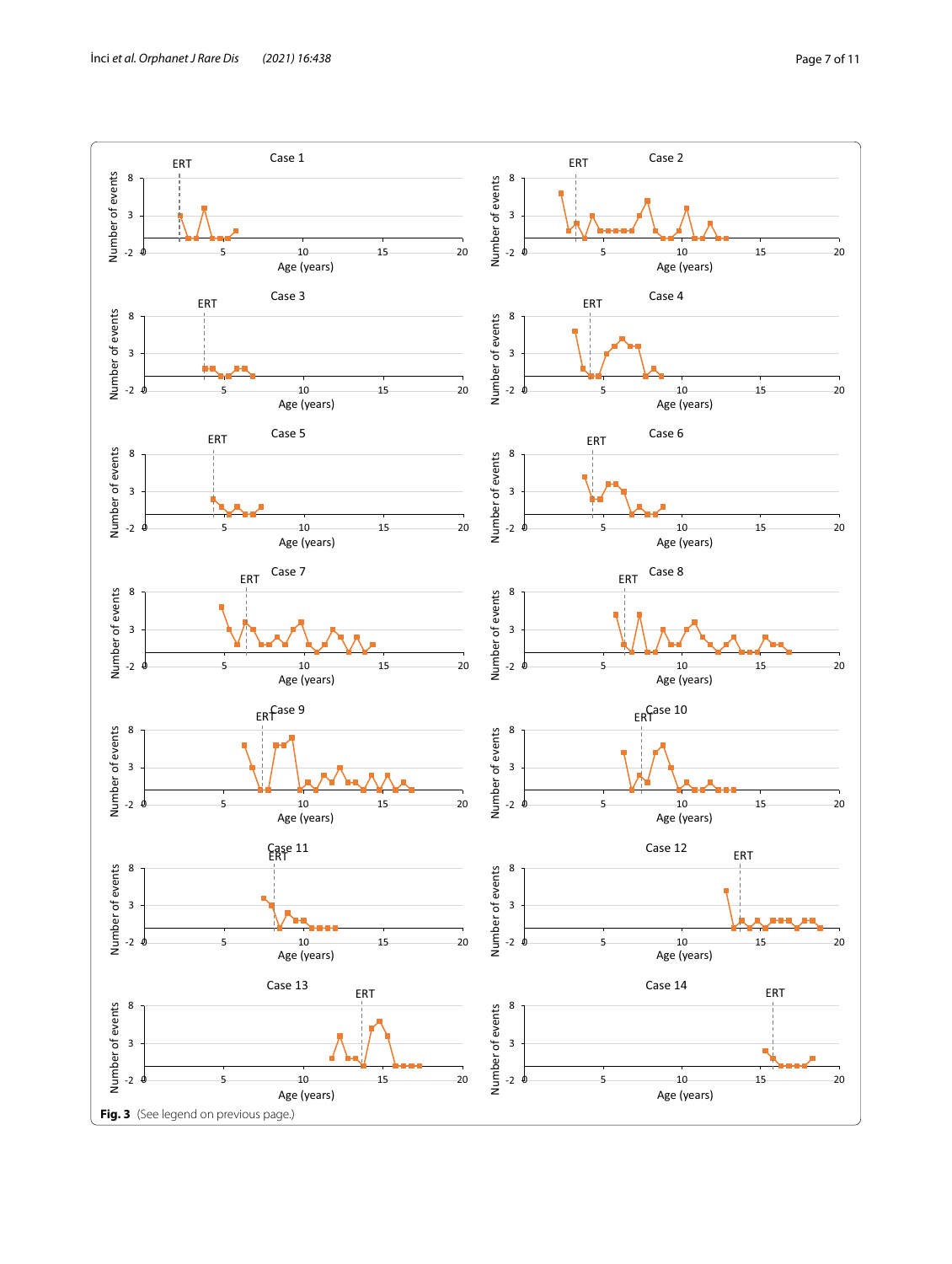before initiation of ERT were adenotonsillectomy or adenoidectomy ( $N=13$  patients), severe upper and lower respiratory tract infections  $(N=11)$ , reduced quality of sleep (interrupted sleep, daytime sleepiness, sweating;  $N=10$ ), sleep apnea (N=7) and depression (N=6). After initiation of ERT, the most striking change was a drop in the frequency of severe respiratory tract infections, with the majority of patients  $(N=12)$  reporting no infections in the last 6 months of follow-up. Sleep problems resolved in seven of ten patients with this fnding at treatment initiation. Events that increased in frequency after initiation of ERT are wearing eyeglasses (from 3 before to 12 after initiation of ERT), ear tube insertions (from 0 to 5), use of angiotensin-converting-enzyme ACE) inhibitors (from 1 to 8) and, to a lesser extent, depression (from 7 to 10). Sleep apnea resolved in three of six patients and newly developed in fve patients.

#### **Discussion**

The present case series provides information on the clinical presentation of children (2.8 to 15.8 years at treatment initiation) diagnosed with MPS VI in Turkey and contributes to a better insight into their clinical journey while they are treated with ERT.

All 14 patients presented with several, often severe, clinical manifestations of MPS VI at the time ERT was started. They all had reduced height  $(>2$  SDs below standard height-for-age curves in Turkish children at initiation of ERT [\[15](#page-9-11)]), except three of the six patients below 5 years of age at baseline. In addition, all patients had reduced endurance in the 6MWT and skeletal abnormalities (dysostosis multiplex) on radiography, and the majority had cardiac valve disease (mostly involving the mitral valve) and ear-nose-throat or respiratory problems (sleep apnea, respiratory tract infections, hearing loss), and reduced sleep quality. Cranial and spinal MRI mainly revealed abnormalities in the older patients (>5 years of age), with the most prevalent fndings being increased perivascular space, white matter changes, enlarged ventricles, narrowing of the spinal canal at the foramen magnum or cervical region, and fattening/wedging of vertebral bodies. All these clinical manifestations have previously been described in literature [[18,](#page-9-15) [21](#page-10-3)[–26](#page-10-4)]. None of the patients had abnormal bone age.

Neurocognitive examinations revealed mild cognitive impairment in six patients. The latter is remarkable since MPS VI is generally considered not to afect cognition, despite morphological changes in the brain [\[25](#page-10-5), [26\]](#page-10-4). A study by Ebbink et al. in 11 children with MPS VI suggested that cognitive development in these patients is mostly determined by familial and social background factors, although the disease can also have an impact on cognitive function in patients with a severe phenotype [[27\]](#page-10-6). In some patients in this case series, visual or hearing deficits may have influenced the test results. In addition, some of our patients may have multiple conditions due to consanguinity of parents. MPS VI also had a big impact on education: none of the patients went to school fulltime. Most patients>5 years of age attended school only 1 day a week. This may also partly explain low scores in cognitive tests for some of the patients. Another fnding was that several patients had urinary incontinence. This may be (partly) related to the patients' young age (for cases 1 and 2) or cognitive decline (cases 6, 8, 9, and 11). Neurogenic bladder, secondary to spinal cord injury, may also have caused incontinence in some of the patients, as has been described for other types of MPS [[28\]](#page-10-7).

After receiving ERT for 1.9 to 3.2 years, most patients showed clear improvements in the endurance/mobility tests. The mean increases of 79 m in the 6MWT and 7.3 stairs/min in the 3MSCT are comparable to those seen in the phase 3 study after 2 years follow-up  $(+80 \text{ m})$ and  $+13.1$  stairs/min in those treated continuously with ERT [rhASB/rhASB group];  $N=19$  [\[9](#page-9-8)]. Of note, in three of four patients that did not show improvements in the 3MSCT tests (cases 4, 8, and 12) endurance was only slightly reduced at baseline (around 400 m), with likely little room for improvement. The increase in endurance seen in our patients and the clinical trials is clinically relevant, since 6MWT distance has been shown to be an independent predictor of morbidity and mortality in patients with cardiac and pulmonary diseases [[29](#page-10-8), [30](#page-10-9)]. In addition, four patients showed improvements in urinary incontinence after initiation of ERT. Since this was mostly reported for the younger patients, it could partly be due to ageing. The increased frequency of urinary incontinence observed in two patients (cases 9 and 11) may be due to worsening neurogenic bladder since both patients showed progression of spine abnormalities. Case 9 also showed obvious spinal cord compression.

Height increased in all patients during follow-up. The most favorable growth outcome was seen in case 2, who showed an increase in z-score from  $-4.0$  at baseline to  $-3.0$  after 2.4 years of treatment, as well as a shift towards a higher MPS VI-specifc height percentile [\[18](#page-9-15)]. All other patients remained around the same MPS VIspecifc height percentile or shifted towards a lower percentile after initiation of treatment, suggesting no impact of treatment on growth. Despite a decrease in height z-score, height in Case 3 remained within normal limits (z-score within 2 SDs from standard growth curves) at last follow-up.

ERT did not seem to prevent progression of cardiac valve disease, ophthalmological abnormalities, hearing loss, or bone disease in most patients, as could be expected based on current literature [\[31](#page-10-10), [32\]](#page-10-11). Progressive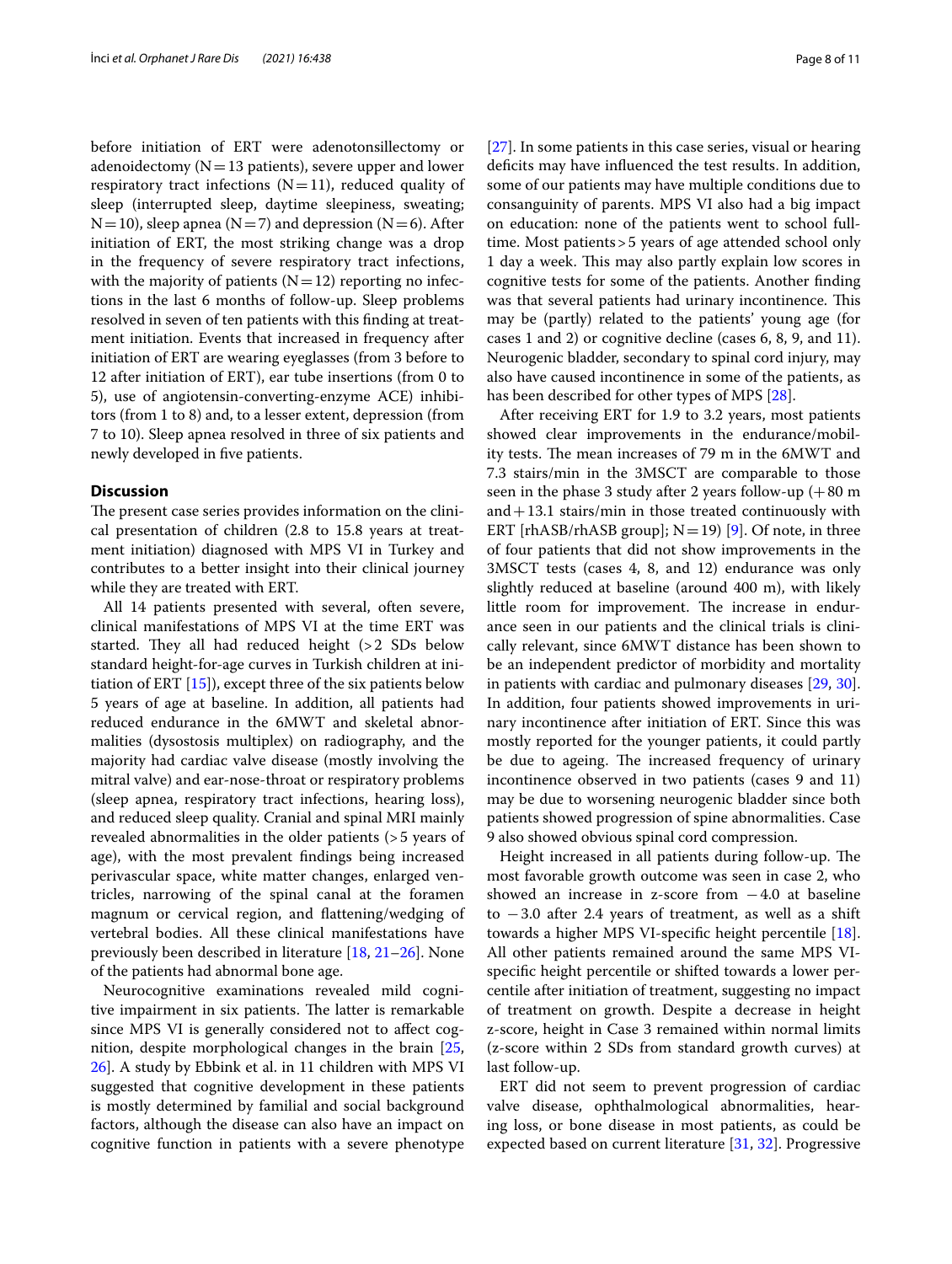narrowing of the foramen magnum resulted in spinal cord compression in two patients. These findings underline the importance of regular cardiac, ophthalmological, audiological, and neurological examinations in these patients as stated in international recommendations for the management of MPS VI  $[6]$  $[6]$ . The reason for the lack of impact of ERT on these clinical manifestations is still unclear, but has been suggested to be related to poor penetration of the enzyme in the specifc tissues [[32\]](#page-10-11). It should be noted that valve disease did not develop in the youngest patient, who was the only patient not afected at initiation of ERT. Although it is possible that this patient had a particular form of the disease not including valve abnormalities, the possibility that ERT prevented the development of valve disease might be considered. Several sibling studies have suggested that ERT may slow down development and progression of valve disease when started early in life [\[33](#page-10-12)–[35\]](#page-10-13). Although cardiac valve disease, mostly involving the mitral and aortic valves, continued to progress, intraventricular septum hypertrophy resolved in the two patients with this diagnosis at baseline. The latter finding is consistent with previous studies suggesting that ERT improves or arrests progression of left ventricular remodeling and hypertrophy [[22\]](#page-10-14).

The event-based data showed a stabilization or reduction in the number of disease-related events after initiation of ERT in all patients in the long-term (over 2.5 to 10 years follow-up), with none of the patients having more than one event in the last assessed 6-month period. Each of the documented events may interfere with the patients' daily functioning or quality of life. It should be noted that several patients showed an increase in event numbers in the frst period after starting ERT, followed by a reduction. This initial increase may be related to increased monitoring and evaluations after initiation of ERT, which may have resulted in the detection of previously unnoticed clinical manifestations. There appeared to be a shift in the nature of events over time: whereas the frequency of respiratory tract infections and sleep events (reduced sleep quality) decreased markedly over time, other events such as ophthalmologic events (mainly wearing eyeglasses), ear tube insertions, use of ACE inhibitors, and depression became more frequent. ERT also did not seem to prevent new onset of sleep apnea in several patients (although it resolved in three patients).

Whereas uGAG levels appeared to show some relationship with the clinical presentation of patients, they did not predict the disease course after initiation of ERT. Overall, patients with lower uGAG levels  $\left($  < 100  $\mu$ g/mg) before initiation of ERT tended to present with less severe impairments in growth and mobility and lower event numbers than those with higher levels, confrming previous fndings [\[36,](#page-10-15) [37](#page-10-16)], and none of them showed cognitive impairment. However, cardiac and skeletal abnormalities, as well as abnormalities on cranial and spinal MRI were observed regardless of baseline uGAG levels. Despite differences in phenotypes, endurance tended to improve or stabilize in most patients after treatment initiation and all patients showed a decrease or stabilization in event frequency in the long term, highlighting the importance of treatment of patients with MPS VI across the disease spectrum.

The present study is subject to some limitations inherent to its retrospective nature, including diferences in time windows of follow-up visits and varying follow-up periods. Some additional limitations should be acknowledged for the event analysis. Since each event received the same weight in the analysis (i.e. was counted only once), recurrent events such as respiratory tract infections and pain events had a greater impact on total event numbers and changes over time than one-off events such as starting wearing eyeglasses. No distinction was made between events based on severity since the impact of the same event on quality of life can difer signifcantly between individuals or may change when a patient ages. Also, the data should be interpreted taking into account the variation in the patients' age at initiation of ERT (with older patients having a bigger risk of having events such as adenotonsillectomy or starting to wear eye glasses before ERT). Additionally, due to the lack of comparable long-term event data for untreated MPS VI patients, it is not possible to determine the impact of ERT on these events. Nonetheless, given the progressive nature of MPS VI, an increase rather than a reduction or stabilization in event rate over time could likely be expected in the absence of treatment. Finally, patient care and interventions other than ERT or aging may also have infuenced the frequency of certain events. For example, ear tube insertions (reported for fve patients after initiation of ERT) and aging may have contributed to the reduction in frequency of respiratory tract infections.

# **Conclusions**

This case series provides a unique insight into the clinical presentation and clinical course of patients with MPS VI in Turkey starting ERT during childhood or adolescence. The clinical characteristics and event history at the time of treatment initiation show a high disease burden in this population, including a remarkably high prevalence of mild cognitive impairment and a high impact on education. Overall, longitudinal data after initiation of ERT showed improvements in endurance regardless of age at treatment initiation, confrming clinical trial results [[9](#page-9-8)]. The frequency of disease-related events that may impact on daily life also remained stable or decreased over time in all patients. ERT did not seem to prevent progression of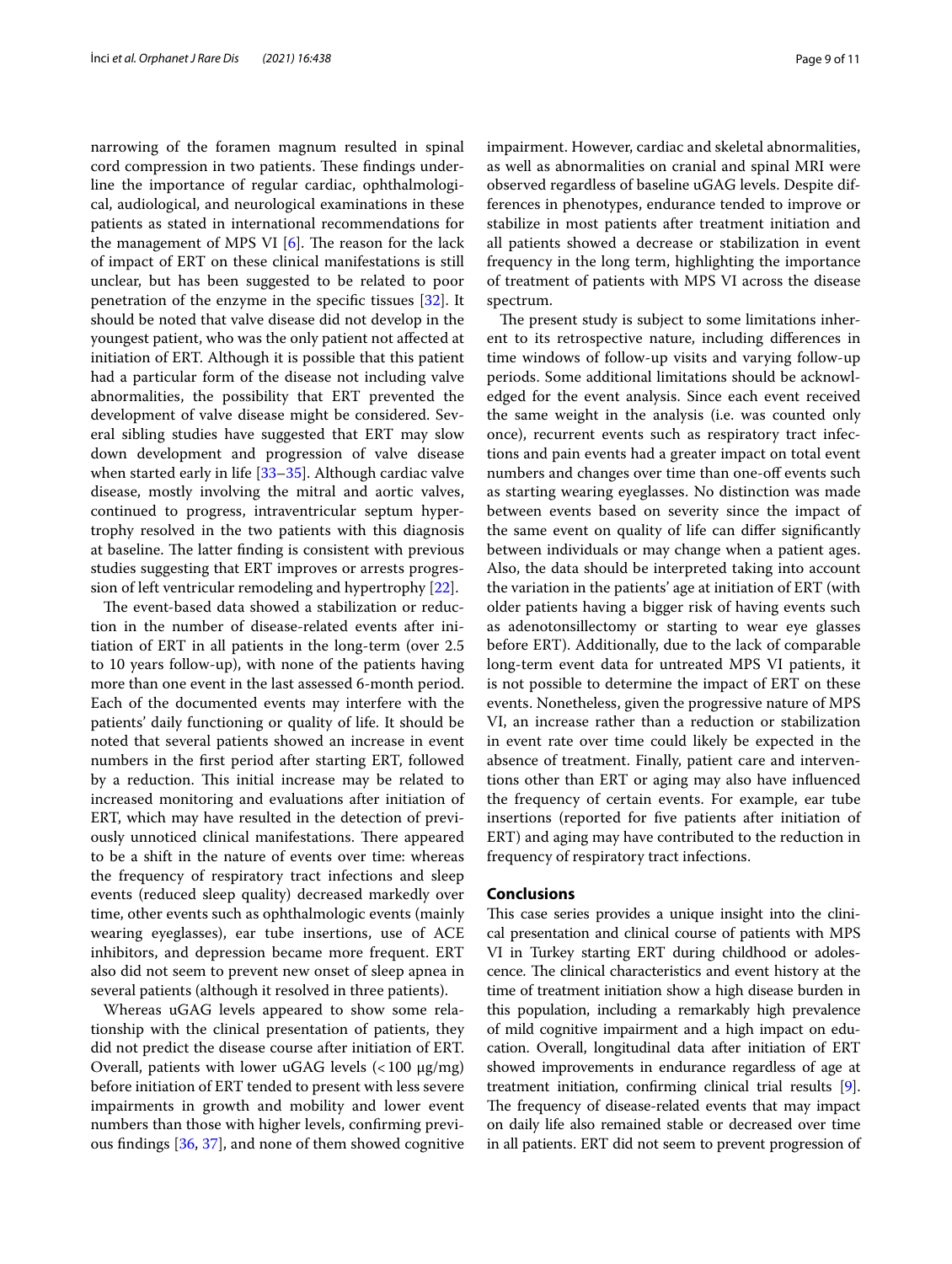cardiac valve disease, eye disorders, hearing loss or bone disease, underscoring the importance of continued regulatory monitoring of these manifestations [[6](#page-9-5)].

#### **Abbreviations**

3MSCT: 3-Minute stair climb test; 6MWT: 6-Minute walk test; ACE: Angiotensinconverting enzyme; ERT: Enzyme replacement therapy; GAGs: Glycosaminoglycans; MPS: Mucopolysaccharidosis; MRI: Magnetic resonance imaging.

## **Supplementary Information**

The online version contains supplementary material available at [https://doi.](https://doi.org/10.1186/s13023-021-02060-4) [org/10.1186/s13023-021-02060-4](https://doi.org/10.1186/s13023-021-02060-4).

<span id="page-9-14"></span>**Additional fle 1. S1**. Urinary glycosaminoglycan (uGAG) levels over time. **S2**. Height and mucopolysaccharidosis VI-specifc height percentile (based on Quartel et al., 2015 [1]) before treatment initiation and follow-up (boys and girls). **S3**. Cardiac echocardiography fndings at initiation of enzyme replacement therapy (baseline) and at last follow-up. **S4**. Cranial and spinal magnetic resonance (MRI) outcomes at initiation of enzyme replacement therapy at baseline (BL) and follow-up (FU). **S5**. Urinary incontinence at initiation of enzyme replacement therapy (baseline) and at last follow-up. **S6**. Cumulative number of events by age before and after initiation of ERT. Individual patient data. **S7**. Summary of even-based outcomes.

#### **Acknowledgements**

The authors are grateful to Ismar Healthcare NV for their assistance in the writing of this manuscript, which was funded by BioMarin Pharmaceutical Inc., Novato, CA, USA. The manuscript was provided to BioMarin Pharmaceutical Inc for review, but BioMarin was not involved in the collection, analysis, and interpretation of data or in the manuscript writing process.

# **Authors' contributions**

Aİ, İO, LT, GB, MÖ, and FE were involved in medical practices, data collection, and processing; Aİ, LT and FE designed the study; Aİ and FE analyzed and interpreted the results. All authors read and approved the fnal manuscript.

#### **Funding**

This work was supported by BioMarin Pharmaceutical, Inc. However, BioMarin was not involved in the data collection or writing process.

#### **Availability of data and materials**

The datasets used and/or analyzed during the current study are available from the corresponding author on reasonable request.

## **Declarations**

#### **Ethics approval and consent to participate**

The study was approved by the Gazi University Faculty of Medicine Ethics Committee; approval date: April 13 2020; approval number 262. All patients provided consent to participate in the study.

#### **Consent for publication**

All patients provided consent to publish clinical data.

#### **Competing interests**

The authors report no competing interests.

Received: 29 June 2021 Accepted: 30 September 2021

#### **References**

<span id="page-9-0"></span>1. Harmatz PR, Shediac R. Mucopolysaccharidosis VI: pathophysiology, diagnosis and treatment. Front Biosci. 2017;21:385–406.

- <span id="page-9-1"></span>2. Valayannopoulos V, Nicely H, Harmatz P, Turbeville S. Mucopolysaccharidosis VI. Orphanet J Rare Dis. 2010;5:5.
- <span id="page-9-2"></span>3. Hendriksz CJ, Giugliani R, Harmatz P, Lampe C, Martins AM, Pastores GM, Steiner RD, Leão Teles E, Valayannopoulos V. Design, baseline characteristics, and early fndings of the MPS VI (mucopolysaccharidosis VI) Clinical Surveillance Program (CSP). J Inherit Metab Dis. 2013;36:373–84.
- <span id="page-9-3"></span>4. Muenzer J. Overview of the mucopolysaccharidoses. Rheumatology (Oxford). 2011;50(Suppl 5):v4–12.
- <span id="page-9-4"></span>5. Rigoldi M, Verrecchia E, Manna R, Mascia MT. Clinical hints to diagnosis of attenuated forms of mucopolysaccharidoses. Ital J Pediatr. 2018;44:132.
- <span id="page-9-5"></span>6. Akyol MU, Alden TD, Amartino H, Ashworth J, Belani K, Berger KI, Borgo A, Braunlin E, Eto Y, Gold JI, Jester A, Jones SA, Karsli C, Mackenzie W, Marinho DR, McFadyen A, McGill J, Mitchell JJ, Muenzer J, Okuyama T, Orchard PJ, Stevens B, Thomas S, Walker R, Wynn R, Giugliani R, Harmatz P, Hendriksz C, Scarpa M, Committee MPSCPS, Co-Chairs MPSCP. Recommendations for the management of MPS VI: systematic evidence- and consensus-based guidance. Orphanet J Rare Dis. 2019;14:118.
- <span id="page-9-6"></span>7. Giugliani R, Harmatz P, Wraith JE. Management guidelines for mucopolysaccharidosis VI. Pediatrics. 2007;120:405–18.
- <span id="page-9-7"></span>8. Giugliani R, Carvalho CG, Herber S, de Camargo Pinto LL. Recent advances in treatment approaches of mucopolysaccharidosis VI. Curr Pharm Biotechnol. 2011;12:956–62.
- <span id="page-9-8"></span>Harmatz P, Giugliani R, Schwartz IVD, Guffon N, Teles EL, Miranda MCS, Wraith JE, Beck M, Arash L, Scarpa M, Ketteridge D, Hopwood JJ, Plecko B, Steiner R, Whitley CB, Kaplan P, Yu ZF, Swiedler SJ, Decker C. Long-term follow-up of endurance and safety outcomes during enzyme replacement therapy for mucopolysaccharidosis VI: fnal results of three clinical studies of recombinant human N-acetylgalactosamine 4-sulfatase. Mol Genet Metab. 2008;94:469–75.
- 10. Harmatz P, Yu ZF, Giugliani R, Schwartz IVD, Guffon N, Teles EL, Sá Miranda MC, Wraith JE, Beck M, Arash L, Scarpa M, Ketteridge D, Hopwood JJ, Plecko B, Steiner R, Whitley CB, Kaplan P, Swiedler SJ, Hardy K, Berger KI, Decker C. Enzyme replacement therapy for mucopolysaccharidosis VI: evaluation of long-term pulmonary function in patients treated with recombinant human N-acetylgalactosamine 4-sulfatase. J Inherit Metab Dis. 2010;33:51–60.
- 11. Harmatz P, Whitley CB, Waber L, Pais R, Steiner R, Plecko B, Kaplan P, Simon J, Butensky E, Hopwood JJ. Enzyme replacement therapy in mucopolysaccharidosis VI (Maroteaux-Lamy syndrome). J Pediatr. 2004;144:574–80.
- 12. Harmatz P, Ketteridge D, Giugliani R, Guffon N, Teles EL, Miranda MC, Yu ZF, Swiedler SJ, Hopwood JJ. Direct comparison of measures of endurance, mobility, and joint function during enzyme-replacement therapy of mucopolysaccharidosis VI (Maroteaux-Lamy syndrome): results after 48 weeks in a phase 2 open-label clinical study of recombinant human N-acetylgalactosamine 4-sulfatase. Pediatrics. 2005;115:e681–9.
- <span id="page-9-9"></span>13. Harmatz P, Giugliani R, Schwartz I, Gufon N, Teles EL, Sá Miranda MC, Wraith JE, Beck M, Arash L, Scarpa M, Yu ZF, Wittes J, Berger KI, Newman MS, Lowe AM, Kakkis E, Swiedler SJ. Enzyme replacement therapy for mucopolysaccharidosis VI: a phase 3, randomized, double-blind, placebocontrolled, multinational study of recombinant human N-acetylgalactosamine 4-sulfatase (recombinant human arylsulfatase B or rhASB) and follow-on, open-label extension study. J Pediatr. 2006;148:533–9.
- <span id="page-9-10"></span>14. Pyle SI, Waterhouse AM, Greulich, WW. A radiographic standard of reference for the growing hand and wrist. Chicago: Press of Case Western University, (Yearbook Medical Publishers); 1971.
- <span id="page-9-11"></span>15. Neyzi O, Bundak R, Gökçay G, Günöz H, Furman A, Darendeliler F, Baş F. Reference values for weight, height, head circumference, and body mass index in Turkish children. J Clin Res Pediatr Endocrinol. 2015;7:280–93.
- <span id="page-9-12"></span>16. Kantaputra PN, Kayserili H, Guven Y, Kantaputra W, Balci MC, Tanpaiboon P, Tananuvat N, Uttarilli A, Dalal A. Clinical manifestations of 17 patients afected with mucopolysaccharidosis type VI and eight novel ARSB mutations. Am J Med Genet A. 2014;164A:1443–53.
- <span id="page-9-13"></span>17. Tomanin R, Karageorgos L, Zanetti A, Al-Sayed M, Bailey M, Miller N, Sakuraba H, Hopwood JJ. Mucopolysaccharidosis type VI (MPS VI) and molecular analysis: Review and classifcation of published variants in the ARSB gene. Hum Mutat. 2018;39:1788–802.
- <span id="page-9-15"></span>18. Quartel A, Hendriksz CJ, Parini R, Graham S, Lin P, Harmatz P. Growth charts for individuals with mucopolysaccharidosis VI (Maroteaux-Lamy Syndrome). JIMD Rep. 2015;18:1–11.